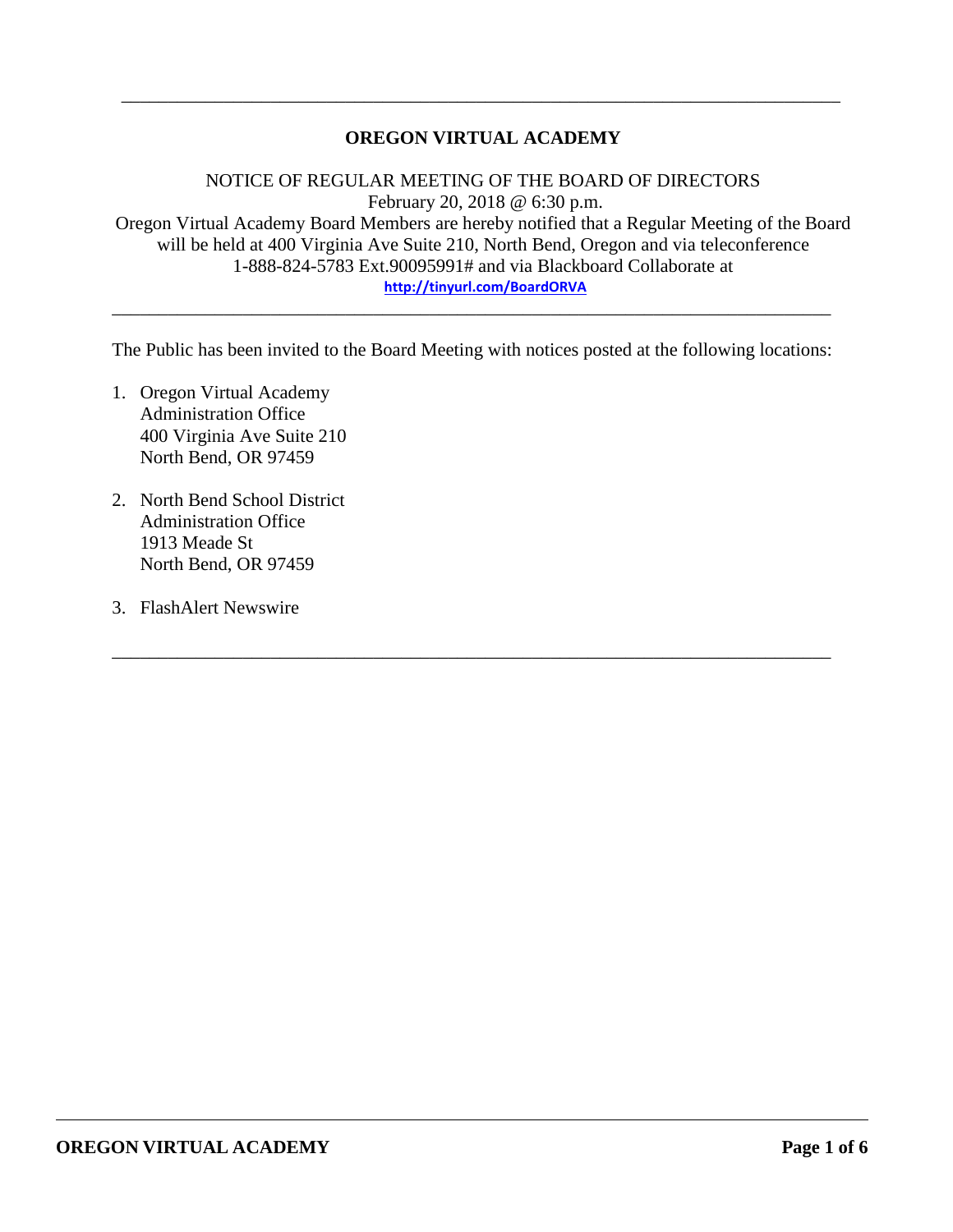#### **AGENDA REGULAR MEETING AGENDA**

## **BOARD OF DIRECTORS OREGON VIRTUAL ACADEMY**

**Tuesday, February 20th , 2018 6:30 p.m.** ORVA Office 400 Virginia Ave Suite 210 North Bend, OR 97459

## **INSTRUCTIONS FOR PRESENTATIONS TO THE BOARD BY PARENTS AND CITIZENS**

The Oregon Virtual Academy welcomes your participation at the School's Board meetings. The purpose of a public meeting of the Board of Directors is to conduct the affairs of the School in public. We are pleased that you are in attendance and hope that you will visit these meetings often. Your participation assures us of continuing community interest in our School. To assist you in the ease of speaking/participating in our meetings, the following guidelines are provided.

- 1. Agendas are available to all audience members at the door to the meeting or by requesting the agenda from School Officials (541-751-8060).
- 2. The "Public Comment" portion is set aside for members of the audience to raise issues that are not specifically on the agenda. These presentations are limited to three (3) minutes and total time allotted to non-agenda items will not exceed fifteen (15) minutes. The Board may give direction to staff to respond to your concern or you may be offered the option of returning with a citizen-requested item.
- 3. When addressing the Board, speakers are requested to stand, to state their name and address, and to adhere to the time limits set forth.
- 4. Citizens may request that a topic related to school business be placed on a future agenda by submitting a written request at least seventy-two (72) hours in advance of any regular meeting. Once such an item is properly placed on the agenda, the Board can respond, interact, and act upon the item.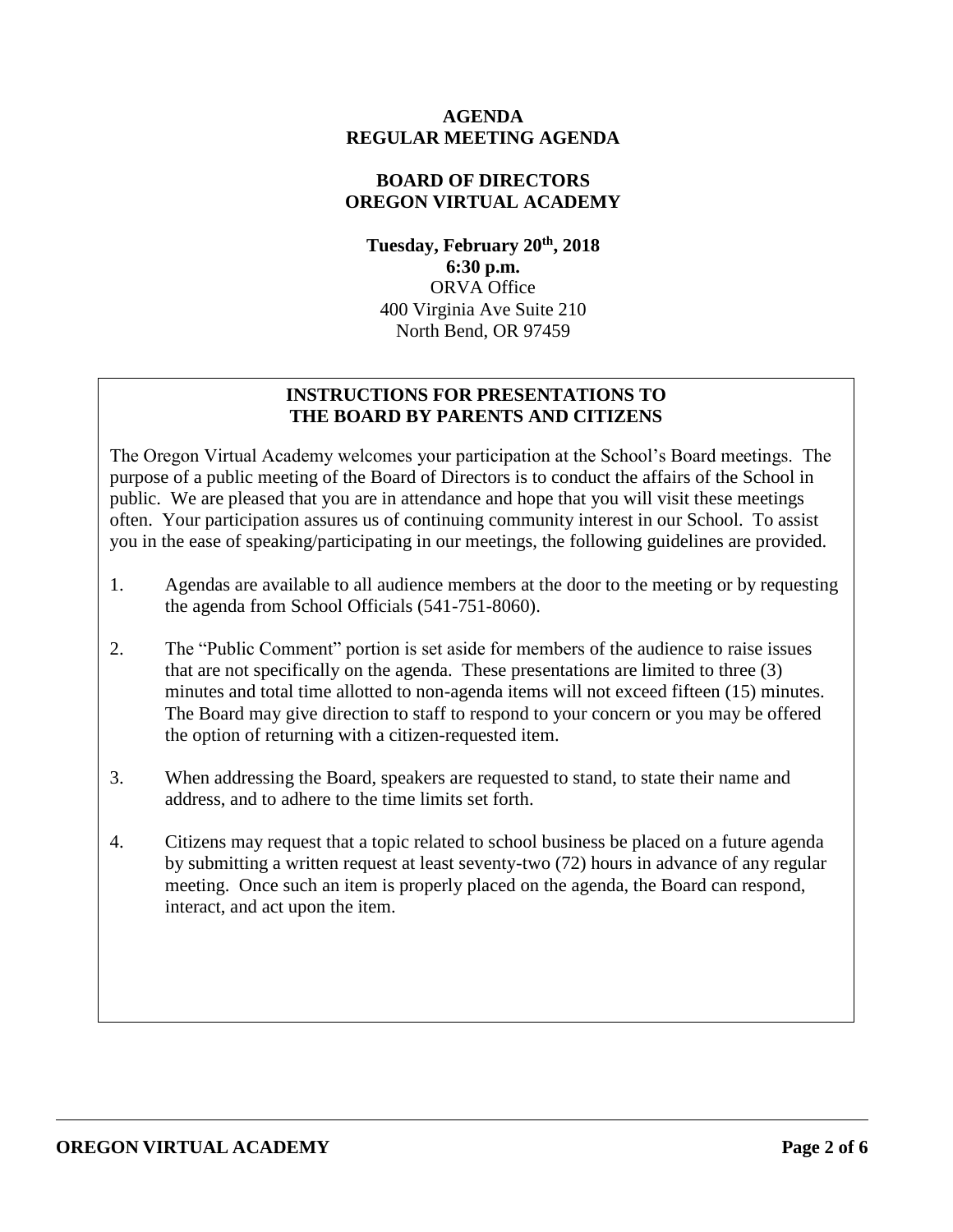#### **I. PRELIMINARY**

**A.** Call To Order

Meeting was called to order by the Board Chair at P.M.

**B.** Roll Call

| <b>Member</b>       | Title         | Term      | <b>Present</b> | <b>Absent</b> | <b>In</b> | Out |
|---------------------|---------------|-----------|----------------|---------------|-----------|-----|
| Mr. Paul Tannahill  | Member        | 2015-2018 |                |               |           |     |
| Mr. Michael Herndon | Member        | 2015-2018 |                |               |           |     |
| Ms. Terri Bennink   | Secretary     | 2016-2019 |                |               |           |     |
| Mr. Steven Isaacs   | Member        | 2016-2019 |                |               |           |     |
| Mr. Brian Bray      | Chairman      | 2016-2019 |                |               |           |     |
| Mr. Barry Jahn      | Vice Chairman | 2017-2020 |                |               |           |     |
| Vacant              | Member        | 2017-2020 |                |               |           |     |

# **II. COMMUNICATIONS**

**A)** PUBLIC COMMENTS:

No individual comment shall be for more than three (3) minutes and the total time for this purpose shall not exceed fifteen (15) minutes. Board members may respond to comments however no action can be taken. The Board may give direction to staff following comment.

- **B)** BOARD/STAFF DISCUSSION
	- 1. School Leadership Team (SLT) Report and Updates: a. SLT Report – ORVA HOS and SLT Members
	- 2. Board of Directors Discussion:
		- a. Committee Updates
			- i) Finance Committee Mr. Herndon, Board Member
			- ii) Teacher to Board Committee Mr. Jahn, Board Member
			- iii) Professional Services Committee Mr. Bray, Board Member
			- iv) Policy Committee Mr. Herndon, Board Member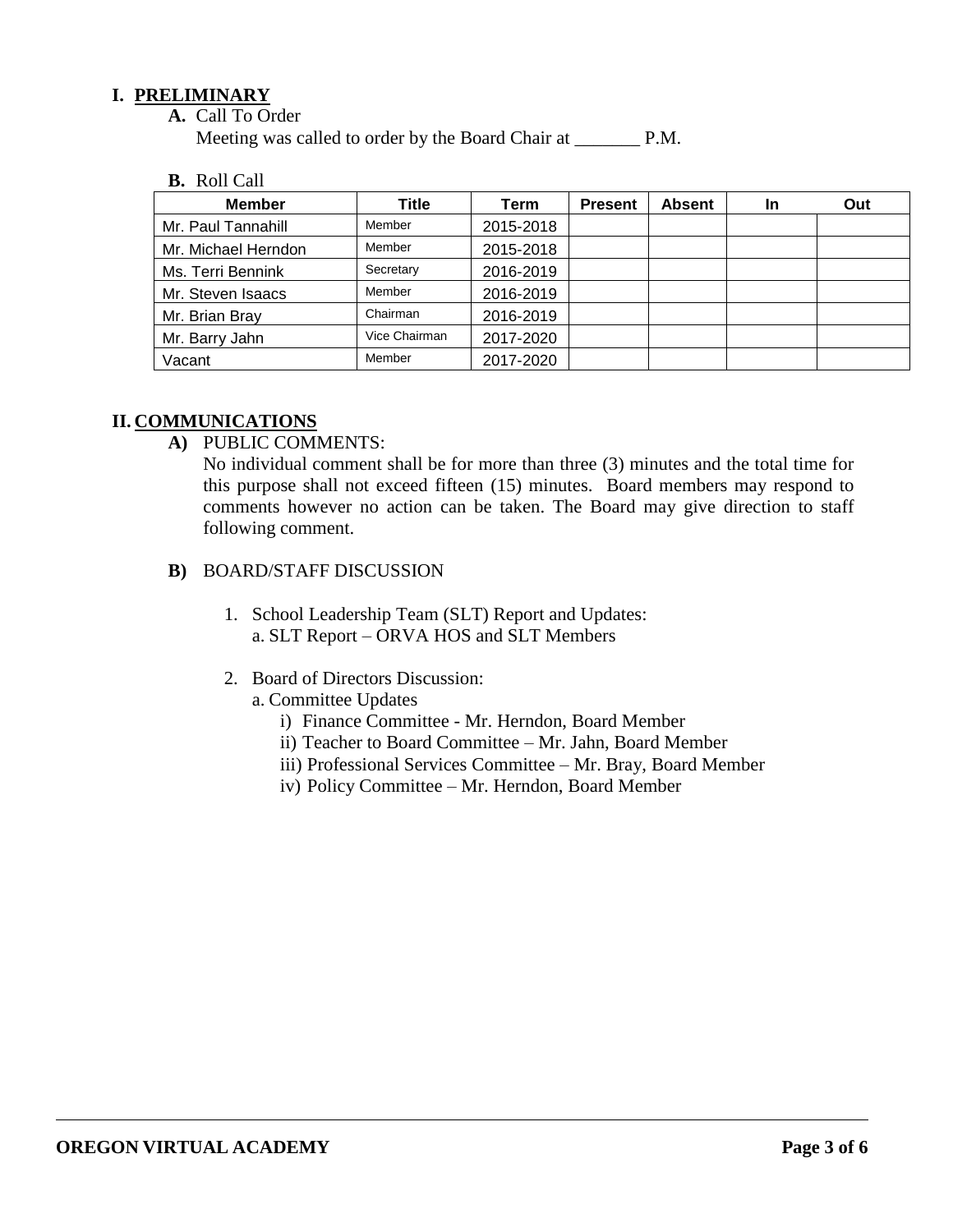## **III. CONSENT AGENDA ITEMS**

All matters listed under the consent agenda are considered by the Board to be routine and will be approved/enacted by the Board in one motion in the form listed below. Unless specifically requested by a Board member for further discussion or removed from the agenda, there will be no discussion of these items prior to the Board votes on them. The Head of School recommends approval of all consent agenda items.

#### **A.** ITEMS FOR APPROVAL

- 1. Previous Meeting Minutes
	- a. January  $16<sup>th</sup>$ , 2018
- 2. New Hires
	- a. Neria Sebastien- Special Education Teacher/ Advanced Learner Program Liaison
	- b. Emily Alexander- Substitute Teacher
	- c. Jeremy Ting- Secondary Social Studies Teacher
	- d. Charissa Davis- Substitute Teacher
- 3. Staff Exits
	- a. Kathleen Zeman
	- b. Amy MacKenzie
	- c. Rebecca Reynolds
	- d. Amy Hodgin
- 4. K12 Invoice Payment

Motion Second

#### **IV. ITEMS SCHEDULED FOR INFORMATION**

- a) Review of Financial Packet (through January 2018) C. Chun-Hoon, Finance Manager
- b) Credit Card Charges (through January 2018) A. Owen, Interim Office Manager
- -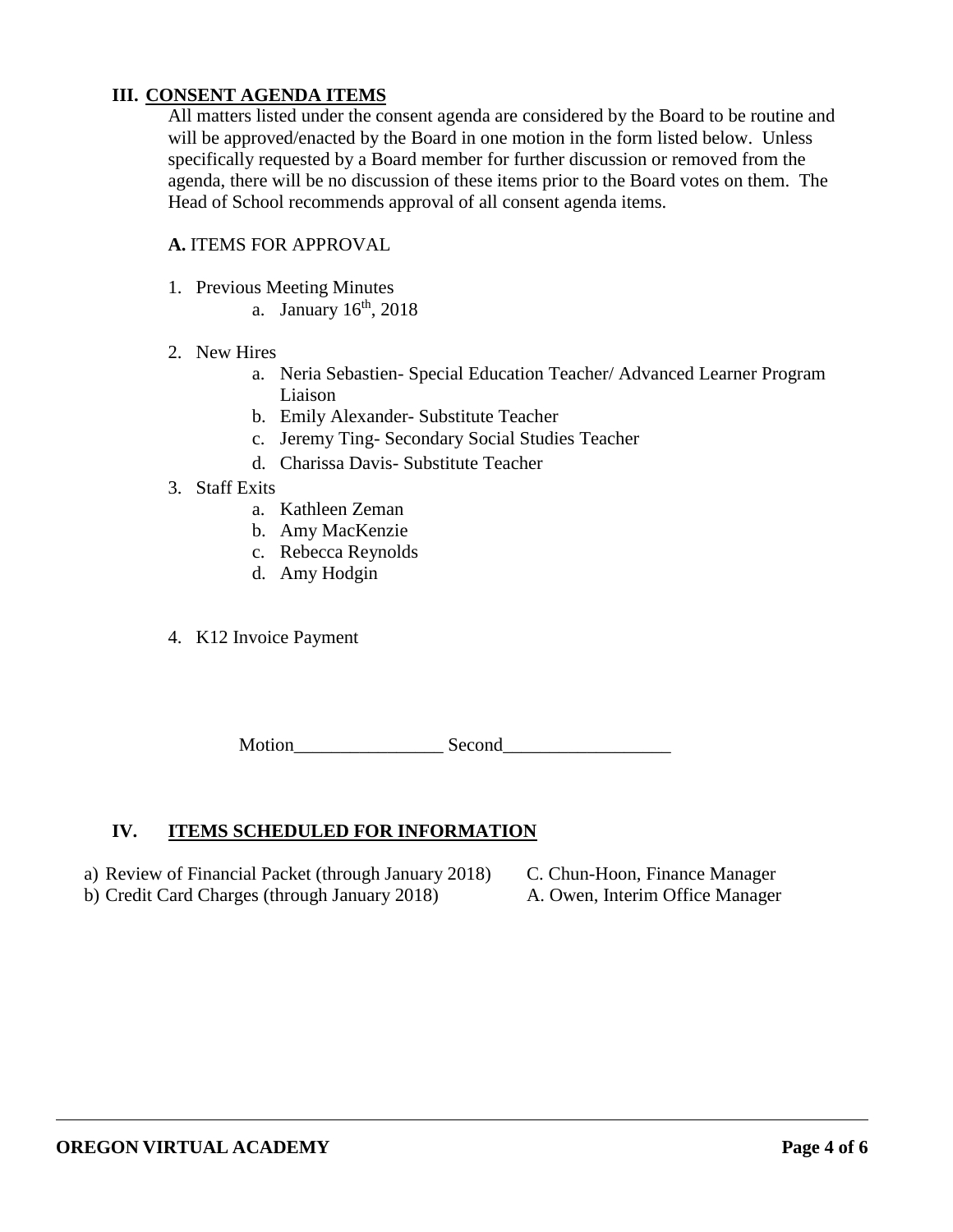## **V. POSSIBLE ACTION ITEMS**

1) V-BDRPT-01\_2-20-18 Discussion and Possible Action on Board Adopted Policy

| <b>Member</b>       | <b>Motion</b> | Aye          | <b>No</b>            | <b>Abstain</b> | <b>Absent</b> |
|---------------------|---------------|--------------|----------------------|----------------|---------------|
| Mr. Paul Tannahill  |               |              |                      |                |               |
| Mr. Michael Herndon |               |              |                      |                |               |
| Ms. Terri Bennink   |               |              |                      |                |               |
| Mr. Steven Isaacs   |               |              |                      |                |               |
| Mr. Brian Bray      |               |              |                      |                |               |
| Mr. Barry Jahn      |               |              |                      |                |               |
| Vacant              |               |              |                      |                |               |
| Motion              | Carried(      | Not Carried( | $Vote,(A)$ $(N)(Ab)$ | Tabled(        |               |

2) V-BDRPT-02\_2-20-18

Further Discussion and Possible Action on Issues Raised During Board Committee Reports, including but not limited to the negotiation of contract terms related to the proposed EPSA agreement with K12, Inc.

| <b>Member</b>       | <b>Motion</b> | Aye          | <b>No</b>            | <b>Abstain</b> | <b>Absent</b> |
|---------------------|---------------|--------------|----------------------|----------------|---------------|
| Mr. Paul Tannahill  |               |              |                      |                |               |
| Mr. Michael Herndon |               |              |                      |                |               |
| Ms. Terri Bennink   |               |              |                      |                |               |
| Mr. Steven Isaacs   |               |              |                      |                |               |
| Mr. Brian Bray      |               |              |                      |                |               |
| Mr. Barry Jahn      |               |              |                      |                |               |
| Vacant              |               |              |                      |                |               |
| Motion              | Carried(      | Not Carried( | $Vote,(A)$ $(N)(Ab)$ | Tabled(        |               |

3) V-BDRPT-03\_2-20-18 Discussion/Possible Action to Enter Executive Session pursuant to ORS 192.660

| <b>Member</b>       | <b>Motion</b> | Aye          | <b>No</b>            | <b>Abstain</b> | <b>Absent</b> |
|---------------------|---------------|--------------|----------------------|----------------|---------------|
| Mr. Paul Tannahill  |               |              |                      |                |               |
| Mr. Michael Herndon |               |              |                      |                |               |
| Ms. Terri Bennink   |               |              |                      |                |               |
| Mr. Steven Isaacs   |               |              |                      |                |               |
| Mr. Brian Bray      |               |              |                      |                |               |
| Mr. Barry Jahn      |               |              |                      |                |               |
| Vacant              |               |              |                      |                |               |
| Motion              | Carried(      | Not Carried( | $Vote,(A)$ $(N)(Ab)$ | Tabled(        |               |